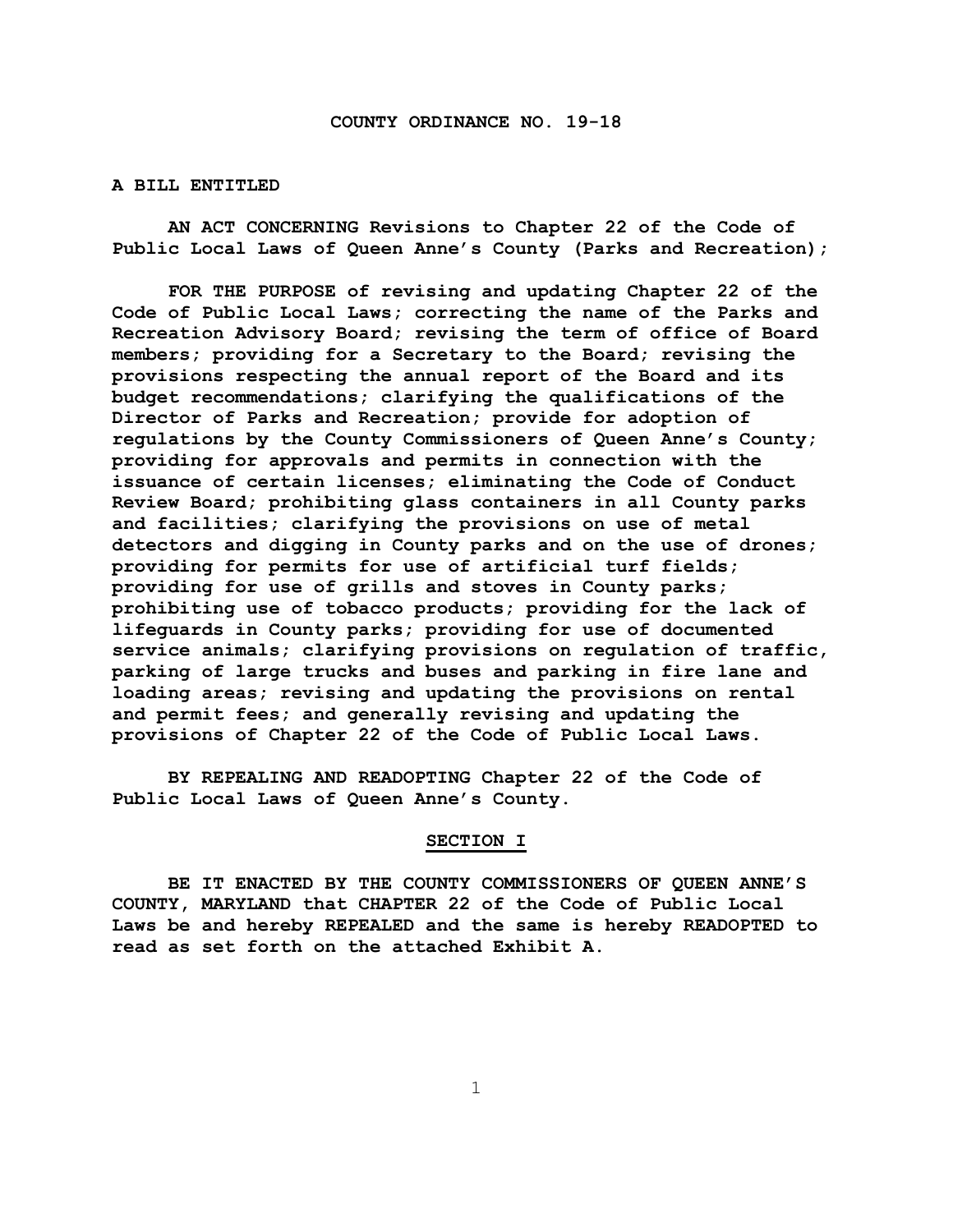#### **SECTION II**

**BE IT FURTHER ENACTED that this Ordinance shall take effect on the forty-sixth (46th) day after its adoption.**

**INTRODUCED BY: Commissioner Moran**

**DATE: November 12, 2019**

**PUBLIC HEARING HELD: December 10, 2019 @ 6 pm**

**VOTE: 4 Yea 0 Nay**

**DATE OF ADOPTION: January 28, 2020**

**EFFECTIVE DATE: March 14, 2020**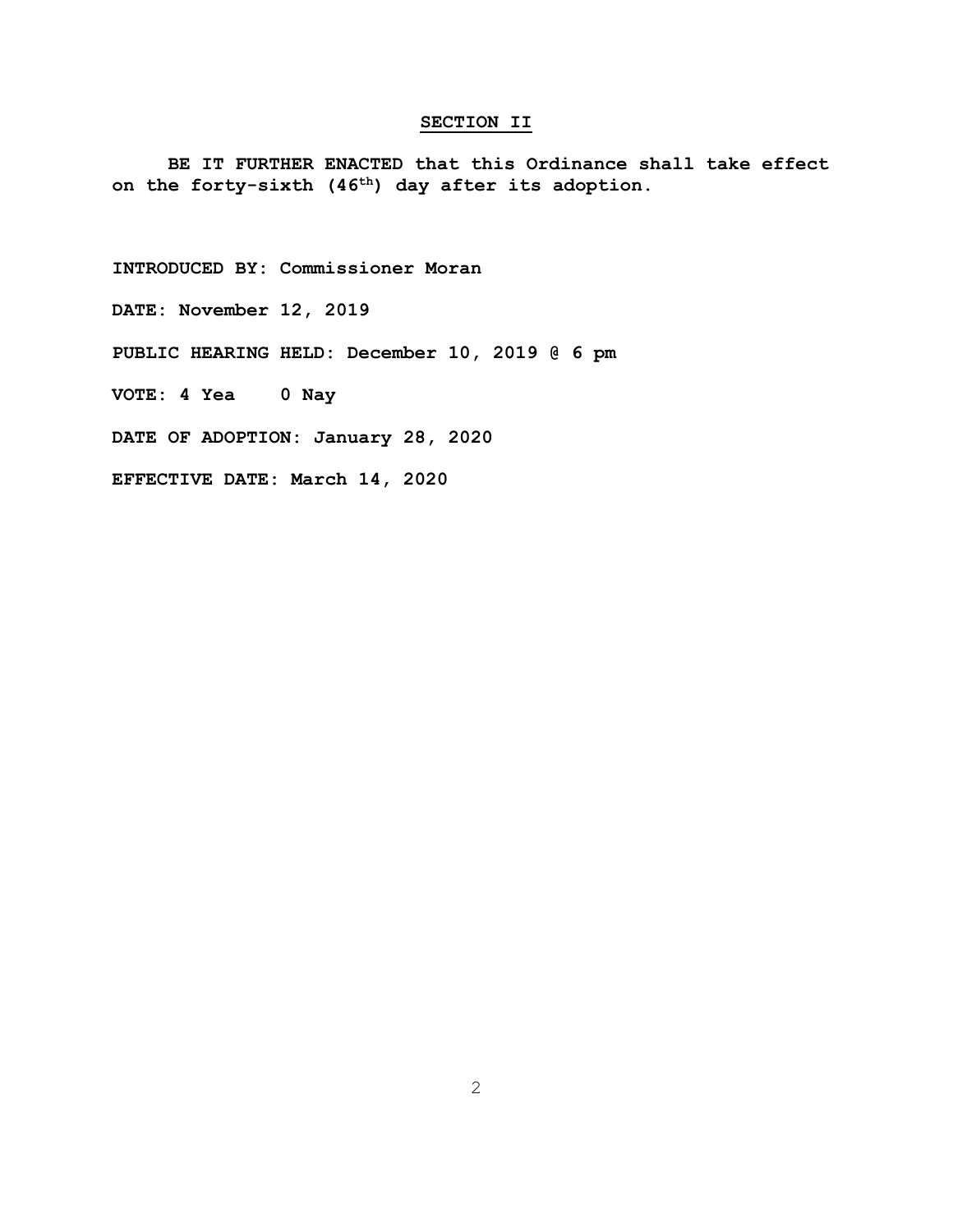# **QUEEN ANNE'S COUNTY CODE Chapter 22**

# **PARKS AND RECREATION**

**GENERAL REFERENCES** 

Definitions - See Ch. 2. Rules of interpretation - See Ch. 3. Hucksters and peddlers - See Ch. 16. Public landings - See Ch. 20.

Animal control - See Ch. 9.

| <b>EXHIBIT</b> |  |
|----------------|--|
|                |  |
|                |  |
|                |  |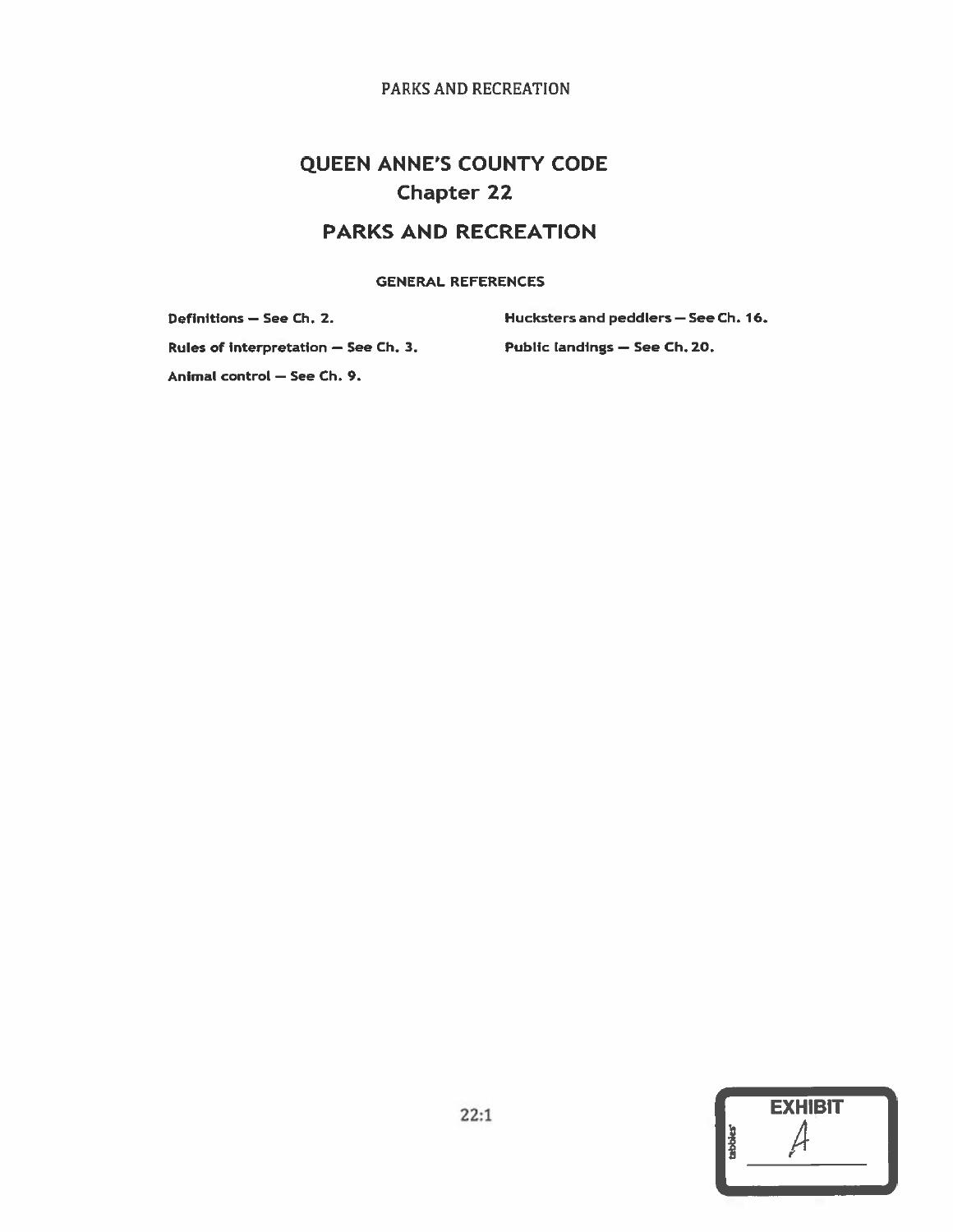#### **ARTICLE I Advisory Board of Parks and Recreation**

§ 22-1. Definitions.

In this article, the following terms shall have the meanings indicated:

BOARD - The Advisory Board of Recreation and Parks. Parks and Recreation.

### § 22-2. Board authorized.

The County Commissioners may establish an Advisory Board of Parks and Recreation with the powers and duties specified in this article.

### § 22-3. Membership; tenure; vacancies.

- A. Composition; appointment of members.
	- (1) The Board consists of nine members appointed by the County Commissioners.
	- (2) Of the nine members of the Board:
		- (a) One shall be first recommended by the County Board of Education from its membership or otherwise; and
		- (b) One shall be a County Commissioner.
	- (3) In the appointment of Board members, the County Commissioners shall give due regard to population and geography.
- B. Tenure: vacancies.
	- (1) Except for the County Commissioner member, the term of a member is four three years and begins on January 1.
	- (2) The County Commissioner member may serve for the member's elected term of office as a County Commissioner.
	- (3) At the end of a term, a member continues to serve until a successor is appointed.
	- (4) Vacancies, except those at the expiration of a term, shall be filled in the same manner as the original appointments.
	- (5) A member who is appointed after a term has begun serves only for the rest of the term and until a successor is appointed.
- § 22-4. Officers.

Chairman and Vice Chairman and Secretary. Each year, the Board shall select a Chairman, Vice Chairman and Secretary from the Board's membership.

A. Secretary. and Treasurer. The Board shall select a Secretary-and Treasurerwho may or may not be members of the Board.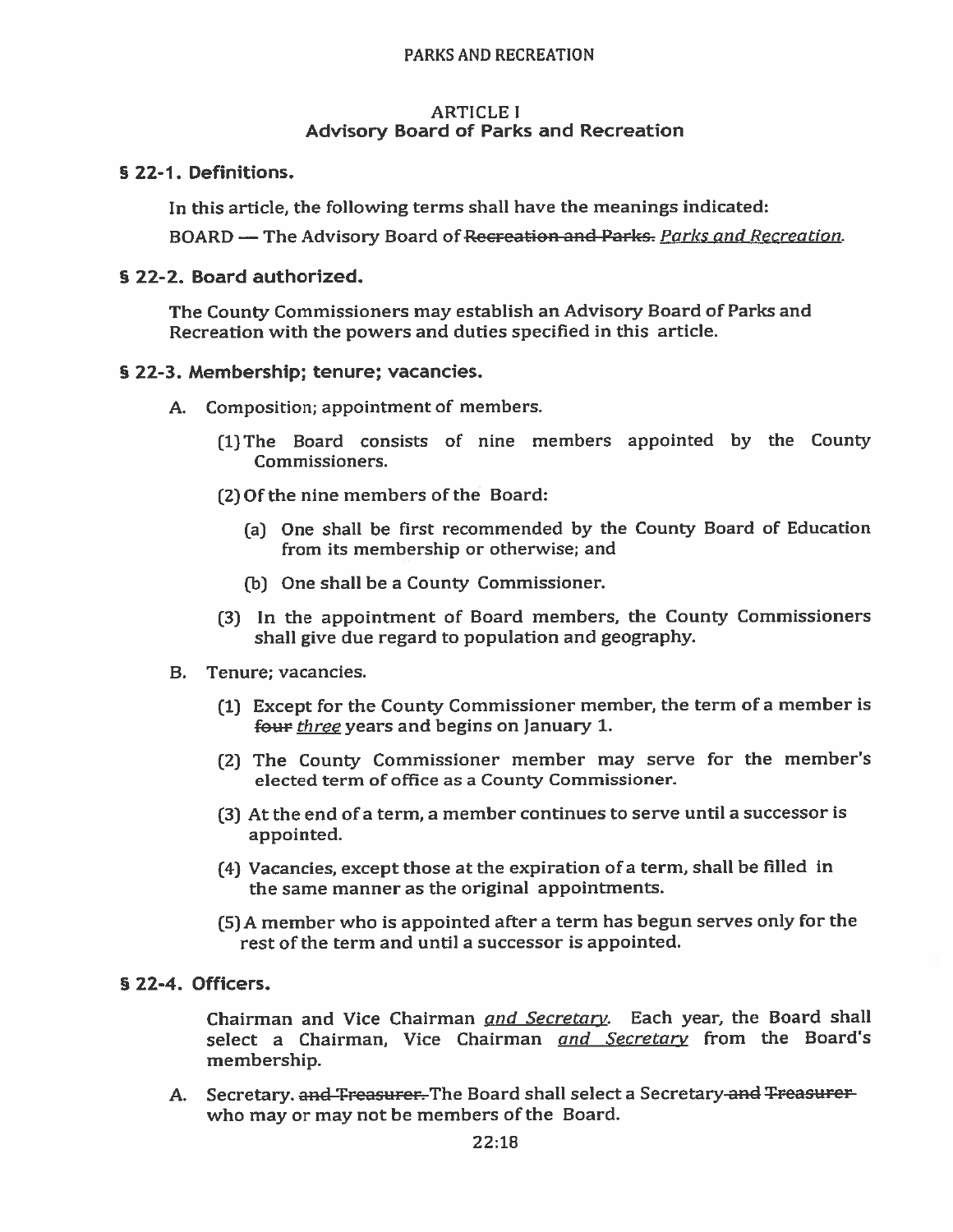#### **PARKS AND RECREATION**

#### B. Bond. The Board-may require the Treasurer to give bond in-the amount that the Board determines.

#### § 22-5. Meetings; compensation.

- Meetings. The Board shall hold the regular and special meetings  $A_{1}$ that the Board considers necessary.
- B. Compensation prohibited. All members of the Board serve without compensation but may be reimbursed for reasonable travel expenses associated with serving on the Board.

### § 22-6. Report.budget

Annual report. The Board shall submit to the County Commissioners a regular report of the Board's activities, and may recommend further activities and development of the County Parks system and Recreation programs.

A. Budget. The Board shall review the Department of Parks and Recreation's annual-budget-submission-and-make recommendations to the County Commissioners, under the requirements of law, itemizing the appropriations necessary for the performance of the Department's functions and duties. The Board may advocate to the County Commissioners, for budget recommendations that may further the goals and objectives of The Department.

### § 22-7. Employees.

- A. In general. The County Commissioners may employ the personnel that the County Commissioners consider necessary to administer properly the functions of the Department of Parks and Recreation.
- Director of Parks and Recreation.  $\mathbf{R}$ 
	- (1) If the County Commissioners employ a Director of Parks and Recreation, the person shall have the training, experience, and capacity to initiate and maintain a *public park system and*  $q$  program of public recreation under the person's general supervision.
	- (2) The Director of Parks and Recreation serves at the pleasure of the County Commissioners.
- C. Salaries. The County Commissioners shall fix the salaries of all personnel.

# § 22-8. General powers and duties.

A. Questions of general policy. The Board shall advise the Department of Parks and Recreation and the County Commissioners on all questions of general policy relating to parks and public recreation in the County. The Board shall furthermore advise the Department of Parks and Recreation as to matters of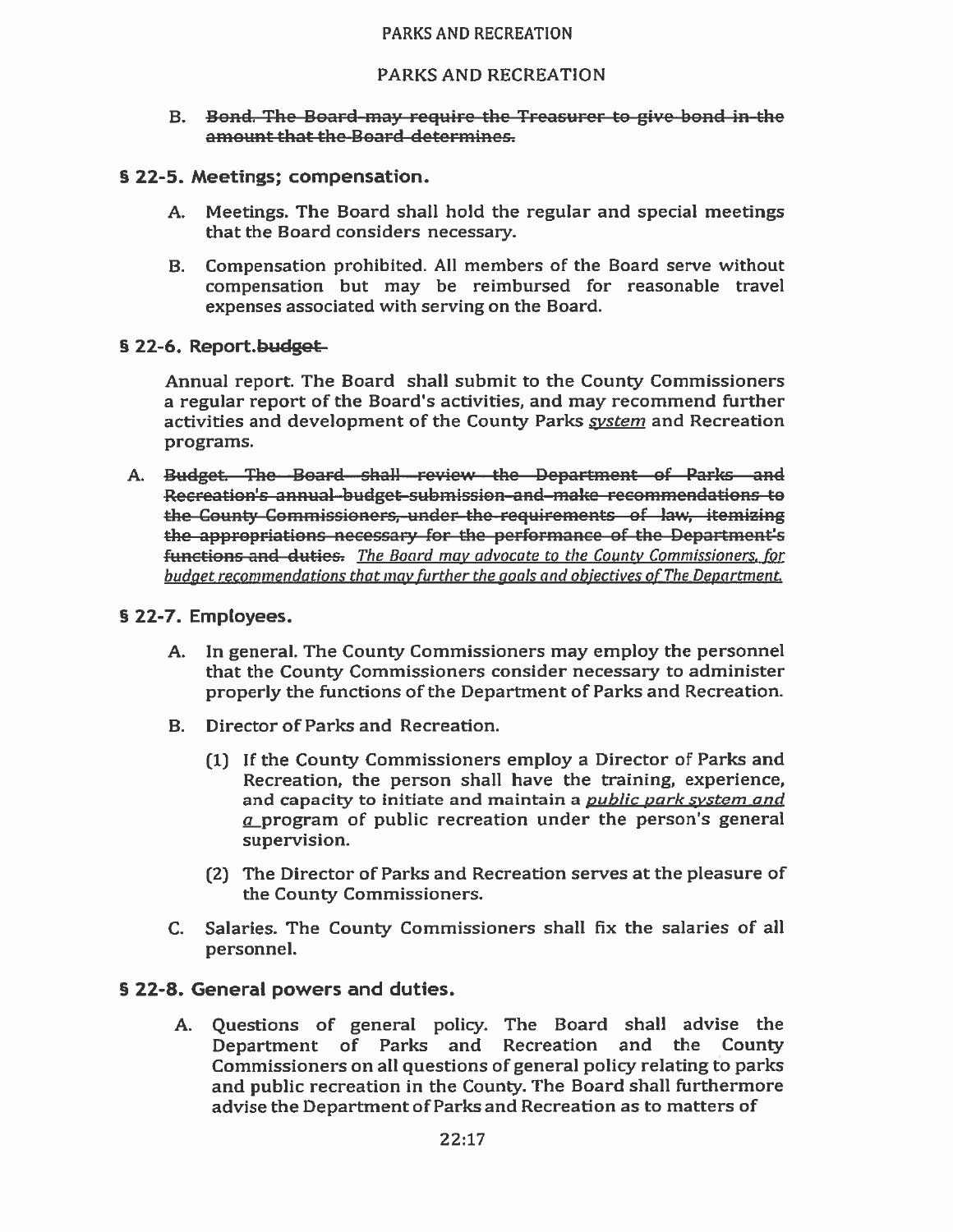general policy and direction, and, when appropriate, bring matters of public interest to the attention of the Department and

The County Administration. The Department shall endeavor to work cooperatively with the Board whenever possible and in case of dispute, the matter shall be addressed to the County Administrator or Commissioners for settlement.

- Regulations. The Board may adopt recommend to the County **B.** Commissioners any regulation necessary to carry out this chapter or to protect the property under its control.
- C. Expenditure of funds. The Board shall be charged with the responsibility of setting fees and charges for all those properties. programs and activities supervised or controlled by the Department of Parks and Recreation, and these assessments shall be reviewed no less than annually by the Board, subject only to the authority of the County Commissioners to amend or revise such fees and charges in their discretion.
- D. Appointment of advisory committees. The Board may appoint advisory committees or panels to assist in the exercise of the Board's powers and duties.

### § 22-9. Program of public recreation.

- A. Adoption of program. Subject to budgetary policies and appropriations of the County Commissioners, the Board may recommend or cause to be conducted or directed a comprehensive program of public recreation in schools, parks, or other lands or buildings, either publicly or privately owned.
- B. The Board may advise as to the development, operation and maintenance of County parks and recreation facilities, subject to § 22-8 above.
- C. Issuance of permits. The Department may issue permits for the use of any facilities under the control of the Department of Parks and Recreation.

#### § 22-10. Control of property.

- A. Agreements. The control of any land, buildings, or other acceptable facilities shall be in accordance with agreements reached between the Department and the person who has jurisdiction over the property.
- B. Power not limited. The power conferred by this section does not limit the power of the County Commissioners, the Board of Education, any governmental agency, or any person to refuse to allow or to limit the use of any ground, building, or facility under their control, ownership, or jurisdiction.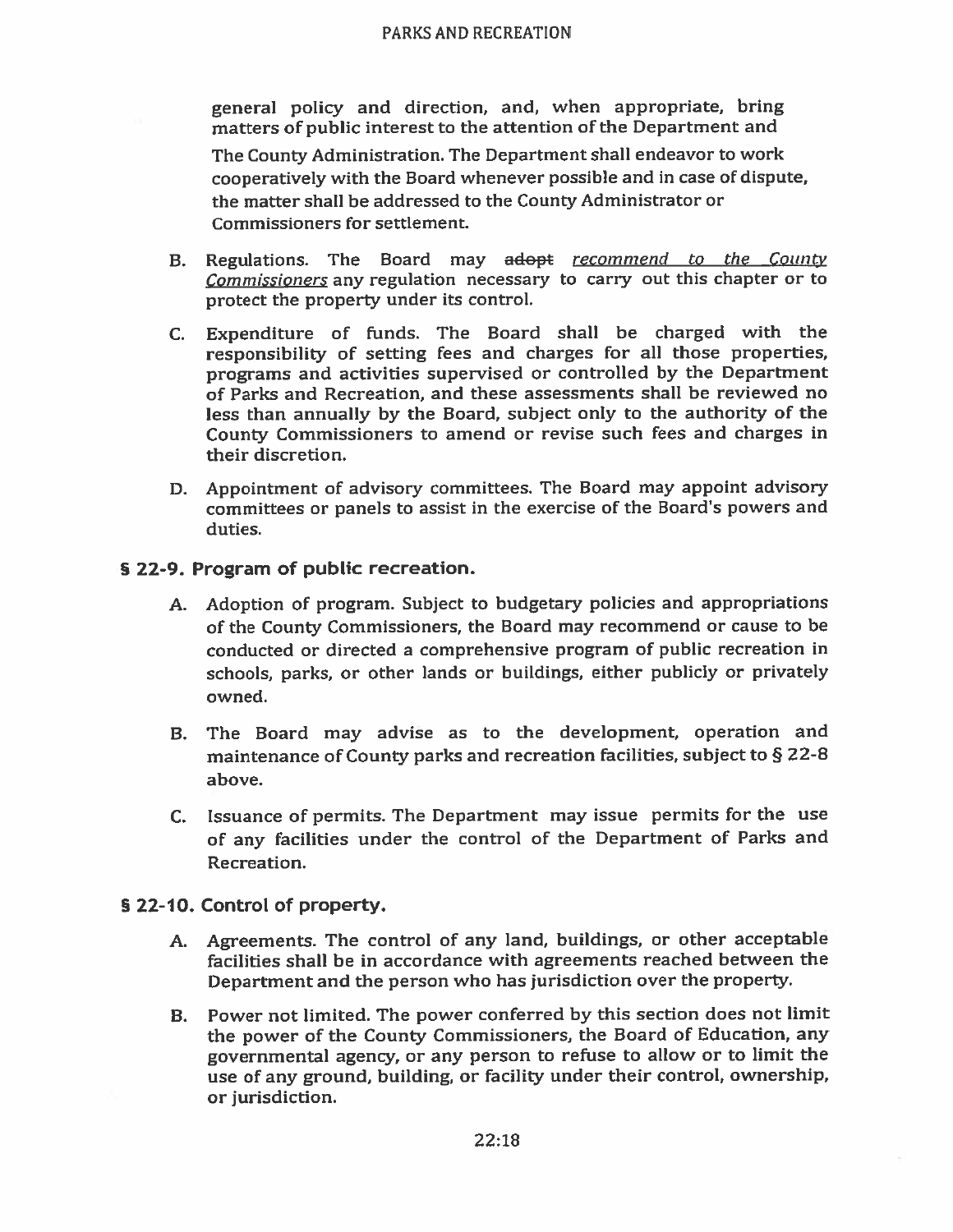# § 22-11. Committees.

- A. Authorized. With the approval of a majority of the members of the Board, the Chairman of the Board may annually appoint committees to collect data and study and make recommendations to the Board on recreation and park issues of particular concern to the Board.
- B. Reports. A committee may submit reports to the County Planning Commission when the committee's work or observations relate to planning and zoning.
- C. Appropriations. The County Commissioners may appropriate public funds to implement and support the powers and duties under this section.

# § 22-12. Cooperation with other agencies.

The County Commissioners, by and through the Board, may join or cooperate with the federal government, the State of Maryland, any municipality, or other governmental agency in providing, establishing, conducting, and maintaining recreation centers, playgrounds, parks, and other recreation facilities and activities.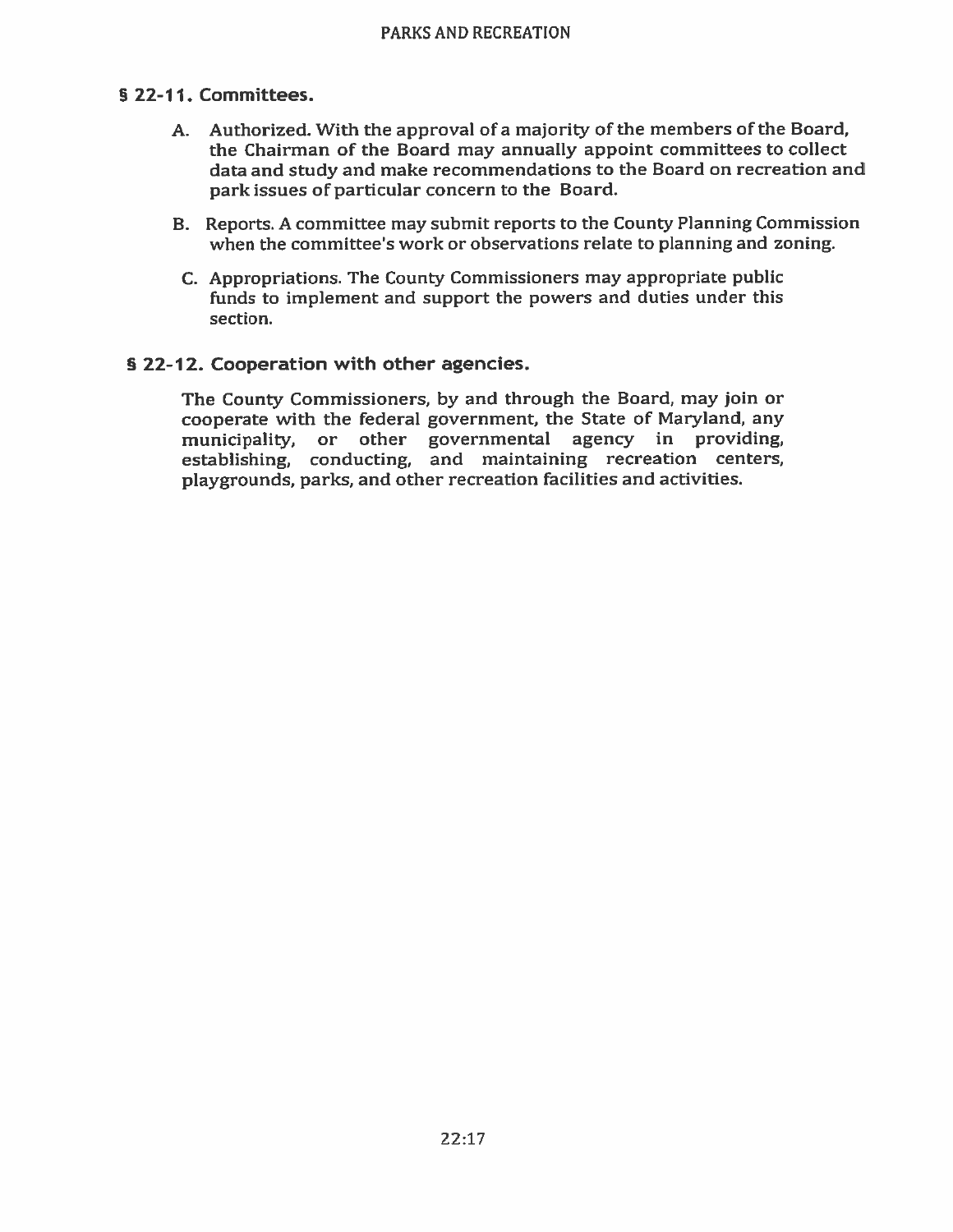$$22-13$ 

# PARKS AND RECREATION

#### **ARTICLE II Beaches, Parks, and Recreation Areas**

#### § 22-13. License required.

A person may not operate a bathing beach, amusement park, or recreation area in the County, outside the limits of any incorporated municipality, unless the person first obtains a license from the County Commissioners and all appropriate approvals and permits.

### § 22-14. Requirements for license.

- A. Determined by County Commissioners. The County Commissioners shall determine:
	- (1) The terms for issuance of a license; and
	- (2) The fee for a license.
- B. Factors for consideration. In making the determination under Subsection A of this section, the County Commissioners shall take into consideration the effect of the issuance of any license on the public health, welfare, or morals of the County.

#### § 22-15. Regulations.

The County Commissioners may adopt regulations that are necessary to:

- A. Carry out this article; and
- B. Effectively regulate the beaches, parks, and recreation areas in the **County**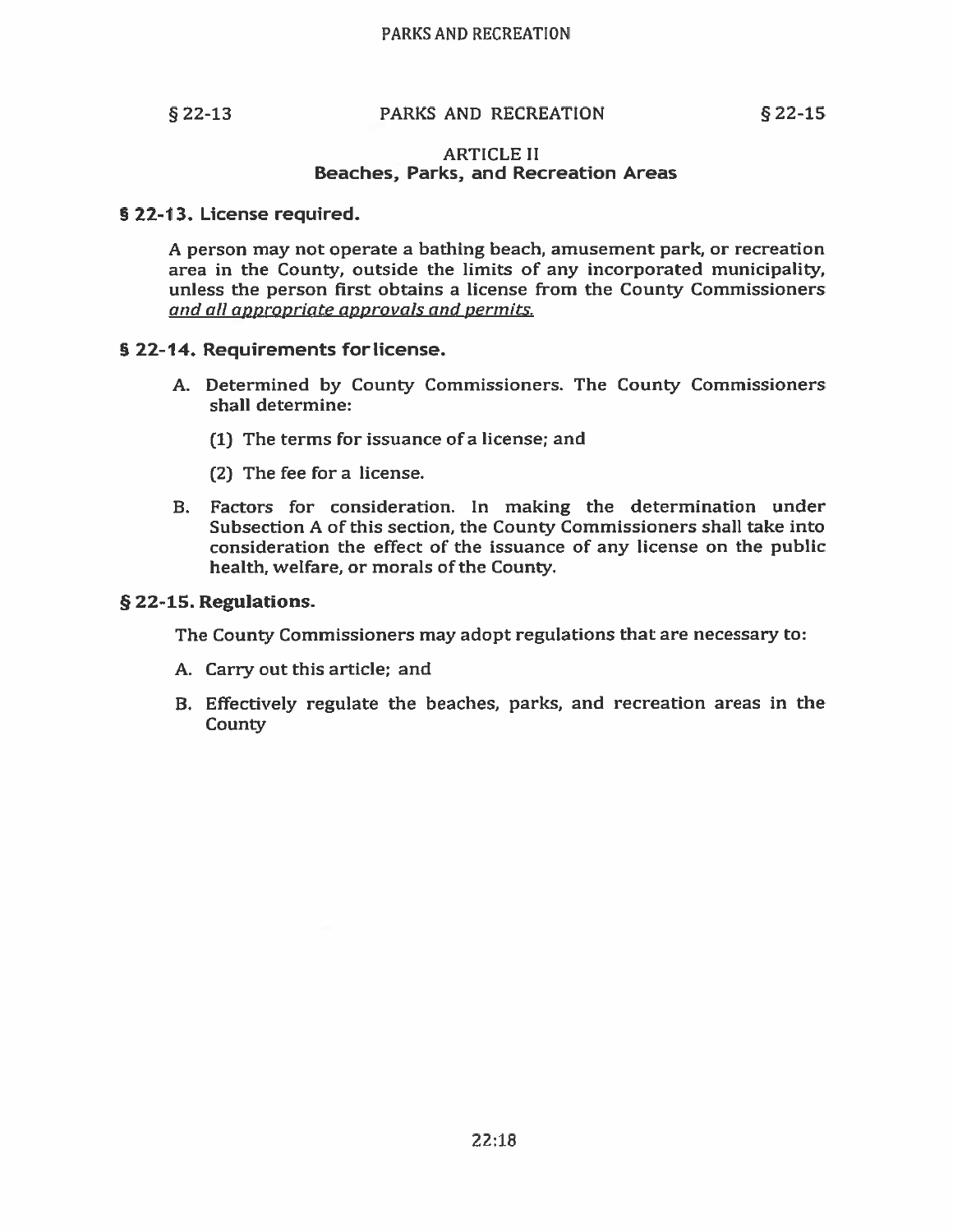$$22-16$ 

# PARKS AND RECREATION

#### **ARTICLE III Use of County Parks**

### § 22-16. Definitions.

In this article, the following words have the meanings indicated:

DEPARTMENT — The Queen Anne's County Department of Parks and Recreation.

DESIGNEE — Those persons or agencies designated under  $\S$  22-24 of this article with responsibility for enforcement of this article.

DIRECTOR — The Director of the Department.

GODE OF CONDUCT REVIEW BOARD A board comprised of selected league-representatives, for the purpose of promoting, supporting and enforcing appropriate athletic conduct and behavior.

SPORTS CODE OF CONDUCT - Refers to appropriate athletic conduct and behavior as determined and adopted from time to time by the Code of Conduct Review Board.

# § 22-17. Code of Conduct Review Board.

The Code of Conduct promotes, supports and enforces appropriate athletic conduct and behavior as overseen by the Department of Parks and Recreation and or within the county park system.

- A. Review Board defined. In this article, "Review Board" means the Code of **Gonduct Review Board.**
- **B.** Review Board authorized. The Department may establish the Code of Conduct Review Board with the powers and duties specified in this article.
- G. Membership-composition: appointment-of-members. The-Queen-Anne's **County Code of Conduct Review Board will consist of the president (or a** designated board member) of each County youth league, the Athletic Director of the Board of Education of Queen Anne's Gounty and a representative from the Department of Parks and Recreation.
- D. Tenure. Each league board member will serve a team of one year or until his or her successor is appointed. The start of each member's team will coincide with-respective league-elections.
- **E.** Meetings. The Board-will-hold quarterly meetings. Special meetings will be convened at such-times as at least-three-members request a meeting. Board members-shall be given a minimum of five days' notice for any special meeting. The primary purpose of special meetings will be to render decisions relating to Gode of Conduct violations.

General powers and duties. The Gode of Conduct-Review-Board The Director of Parks and Recreation Department has the authority to recommend to the County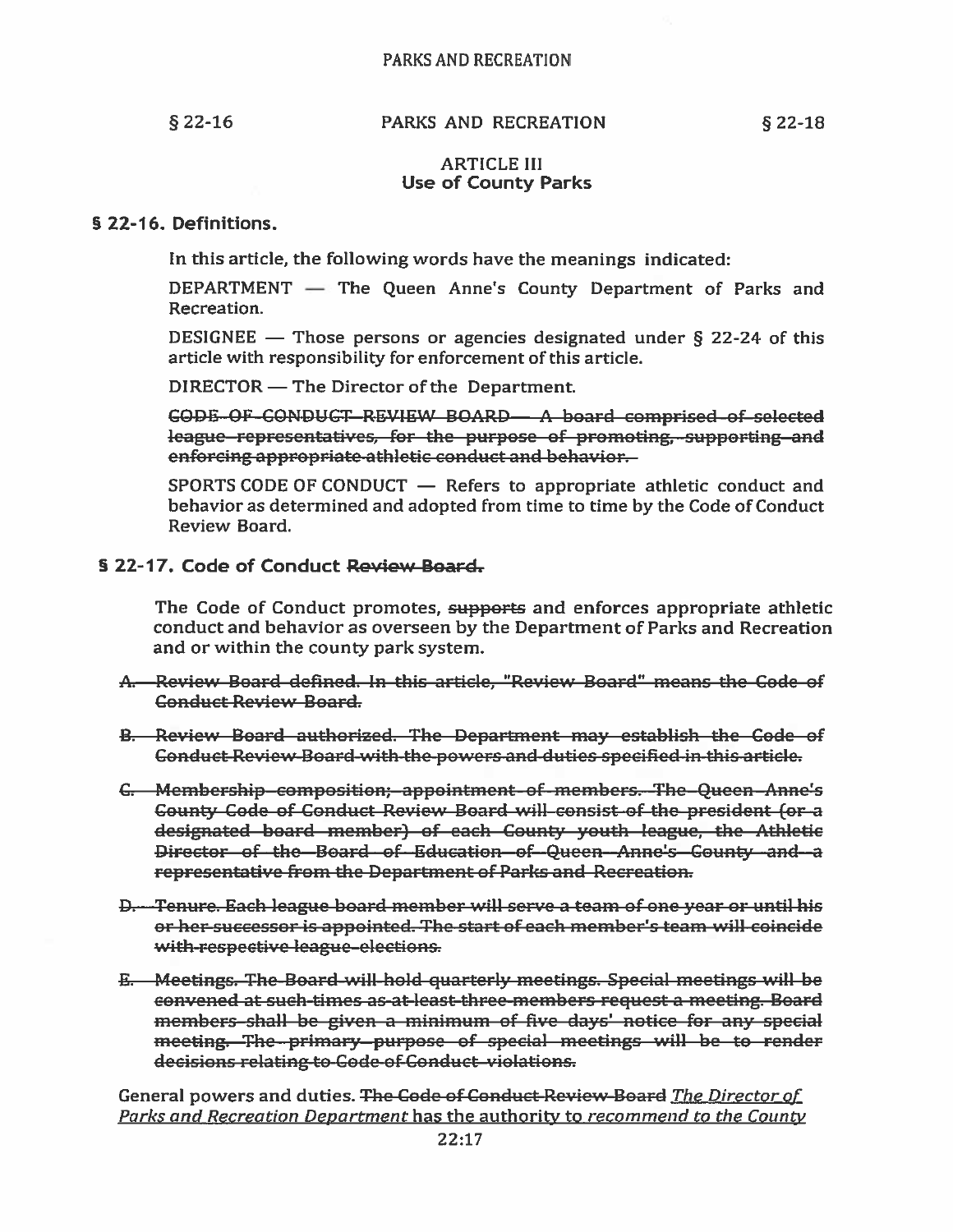Commissioners suspend suspension or expel expulsion of leagues, players, coaches and spectators from Queen Anne's County parks and recreation facilities for violations of the Sports Code of Conduct.

# § 22-18. Use of County land and recreational facilities.

- A. Admittance. Park property and park and recreation programs are open to use by all members of the public regardless of race, sex, national origin, color or creed.
- B. Hours of operation.
	- (1) The Department will establish hours of operation for park property under its jurisdiction and will post accordingly.
	- (2) Any park property may be closed by the Director to the public entirely or for certain uses and such closings shall be posted in advance for public notice.
- C. Permits. The Department may issue permits for use of County parks and facilities upon such rules and regulations as may be approved by the **County Commissioners of Queen Anne's County.**

# § 22-19. General conduct and personal behavior.

- A. Posting notices. Attaching or posting of notices, signs or any other objects on park property is prohibited except by permit (Class e offense).
- B. Audio devices and noise. No person may play an audio device or create excessive noise so as to disturb the peace (Class e offense).
- C. Fireworks and explosives. No person may possess and discharge any fireworks or other explosive pyrotechnics on park property without the expressed written permission of the Director (Class b offense).
- D. Littering, dumping and storage. (See definitions of "garbage," "refuse" and "rubbish" Queen Anne's County Code, Ch. 19, Nuisances; Right-to-Farm, Art. I, Definitions.) [Amended 7-22-2008 by Ord. No. 08-08; 11-24-2009 by Ord. No. 09-25]
	- (1) Garbage, junk, refuse and rubbish must be properly disposed of in trash receptacles (Class b offense).
	- (2) Dumping of household or commercial trash and refuse is prohibited on any County property whether or not said dumping occurs in a trash receptacle (Class b offense).
	- (3) No person may store material of any description on park property except by written authorization from the Director (Class e offense).
	- (4) Glass containers are prohibited *in county parks and facilities* (Class e offense).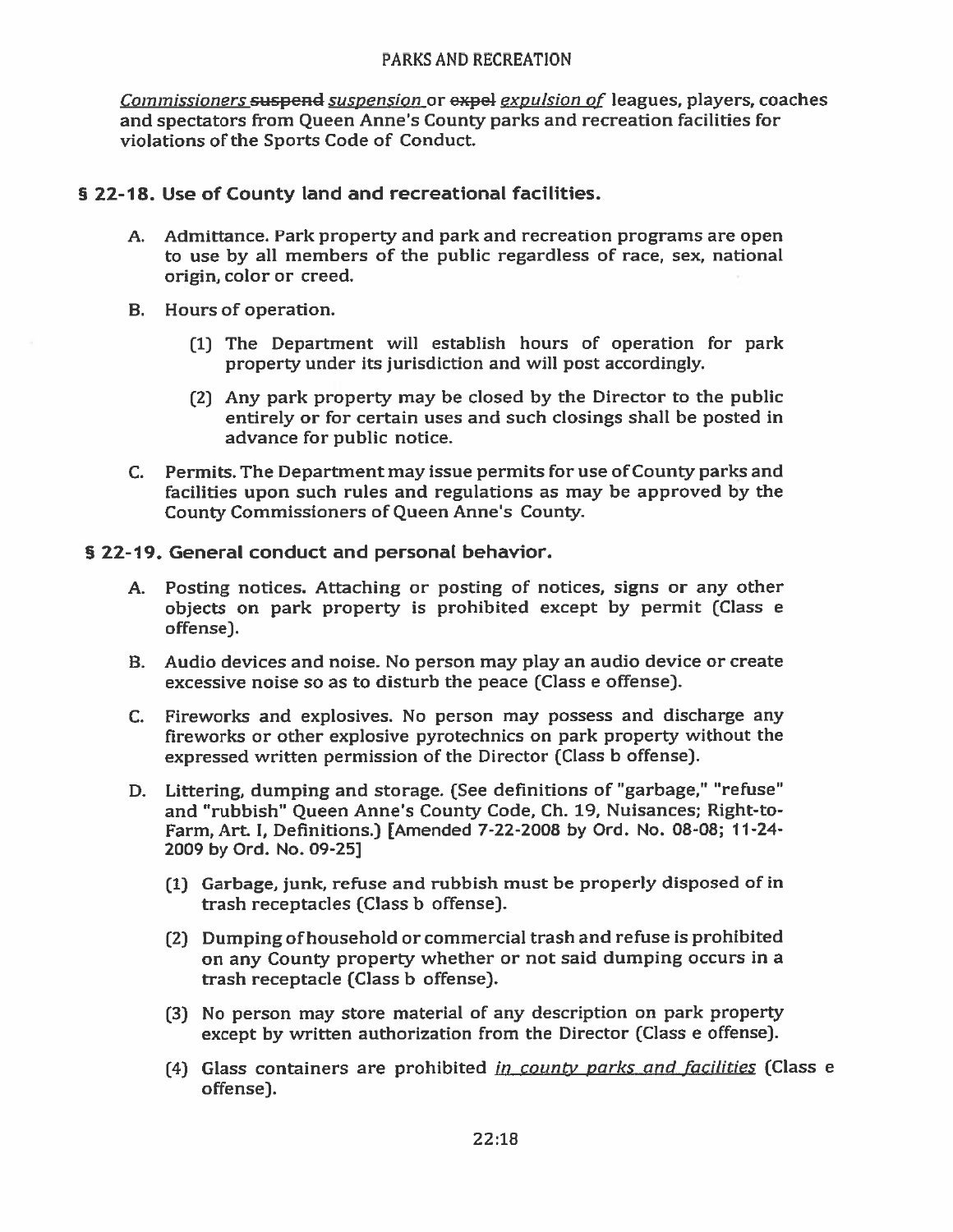- E. Destruction of park property. Injury, defacement, disturbance or destruction of any building, sign, equipment, tree, flower, fern, shrub, rock, plant or mineral in a County park is prohibited. (Class c offense).
- Wildlife. The intentional disturbance, harassment or injury of any  $F_{\star}$ animal or animal habitat is prohibited. (Class c offense).
- G. Vegetation.
	- (1) Planting of vegetation or causing vegetation to be planted on park property is prohibited except by permit (Class e offense).
	- (2) Removal of any vegetation from parklands is prohibited (Class d offense).
- Metal detectors; digging. Patrons are prohibited from using metal detectors H. and/or digging as in treasure hunting or archeological investigation into the surface of park property except by permit. (Class e offense).
- Gambling. Gambling, games of chance and fortune-telling are prohibited in I. County Parks, except with the specific permission and a permit issued by the Director. (Class e offense).
- $\mathbf{L}$ Alcohol.
	- (1) Consumption of alcoholic beverages is strictly prohibited except with the specific permission of and a permit issued by the Director (Class d offense).
	- (2) The sale of alcoholic beverages is strictly prohibited without a permit and permission of the Director and proper liquor license (Class d offense).
- K. Projectiles. No person may throw or launch projectile objects in such a way as to annoy, interfere, impede or endanger another park patron (Class e offense).
- Breach of peace. No person may perform, engage in, instigate and/or L. encourage a contention or fight, or assault a person. Every legal order of a park official must be properly obeyed (Class c offense).
- M. Indecent conduct.
	- a. Urinating or defecating on park property other than in the places officially provided is prohibited (Class c offense).
	- b. No person shall engage in any sexual or indecent act on park property (Class c offense).
- Powered model airplanes,-and rockets and drones. No powered model N. airplanes, rockets *or drones* shall be flown or launched from any park area except on officially designated areas and by permit (Class d offense).
- 0. Erecting structures. The enclosure of any area or erection of any structures on park property is prohibited unless authorized by permit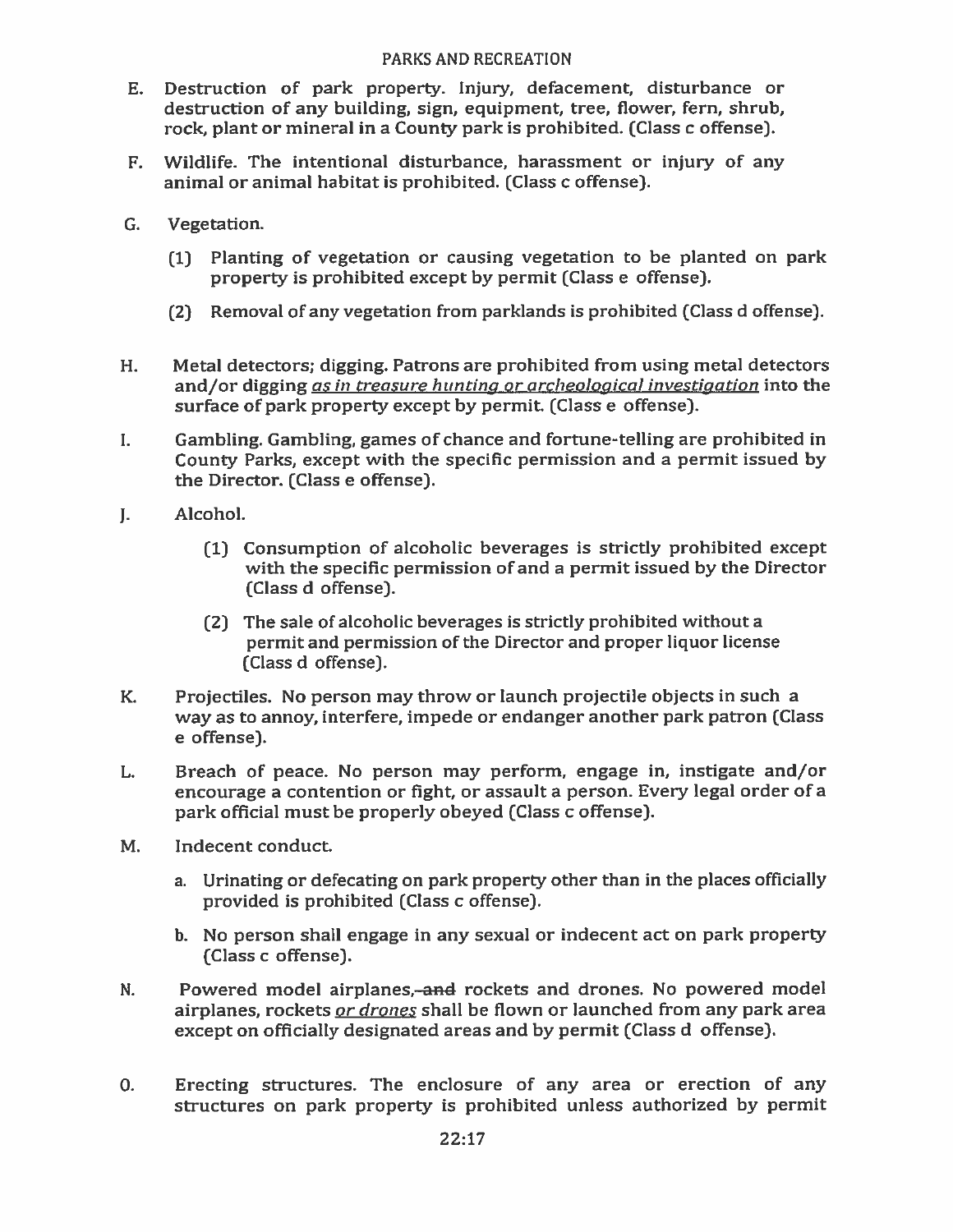(Class e offense).

- Automobile service. No person may service any automobile on park  $P_{\perp}$ property, except waxing. Prohibited activities include washing, repairing or performing other work, except in case of an emergency (Class e offense).
- 0. Weapons. No person shall carry, possess or discharge a bow and arrow, dart, firearm, knife with blade of more than three inches in or other dangerous weapon on park property except where length. permitted in designated areas. This provision does not apply to firearms carried by law enforcement officers and persons with legal permits (Class b offense).

# § 22-20. Regulation of recreational activities.

The following regulations apply to all property under the supervision or control of the Department:

- A. Aeronautical activities. Aeronautical activities are permitted pursuant to airport regulations. Airplanes, helium/hot air balloons, hang gliders, parachutes. ultra-light planes, *drones*, or any other person-operated aircraft shall not be flown or launched from any County property except in officially designated areas by permit (Class e offense).
- B. Athletics/leagues.
	- (1) Persons reserving an athletic field are entitled to exclusive use of such areas on the dates and between the hours specified by permit. They, and all other users, are prohibited from playing on the fields if the grounds are wet or otherwise unsuitable for play (Class e offense).
	- (2) Any athletic field other than an artificial turf field that is not reserved shall be available on a first- come, first-served basis. Artificial turf fields shall be available only through a permit issued by the Department of Parks and Recreation.
- C. Bicycling.
	- (1) Bicycle riding is permitted only on roads or on other trails designated for that purpose (Class e offense).
	- (2) Bicycle riding is subject to the following requirements (Class e offense):
		- a. Bicycles must yield to pedestrians and horses along the trail.
		- b. Bicycles shall not be operated at a speed greater than reasonable and prudent for existing conditions. The maximum speed limit on the trails is 15 miles per hour.
		- c. Bicycle trail users shall dismount prior to crossing intersecting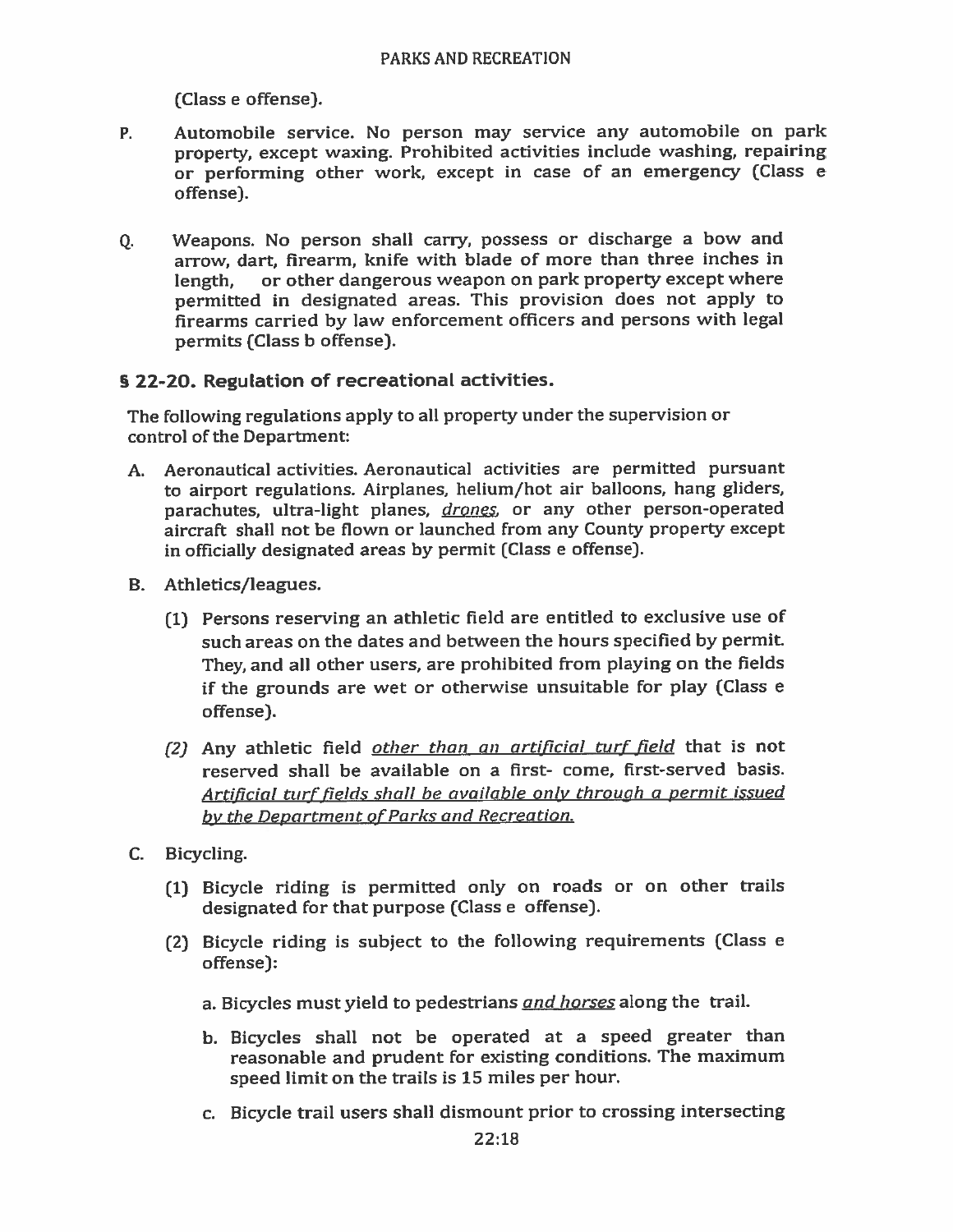roadways.

- d. Bicycles and hikers shall keep right except to pass and bicyclists must alert other trail users before passing.
- D. Boating. (Violation of below regulations constitute a Class e offense.)
	- No boat or other watercraft is allowed on lakes or ponds on  $(1)$ County property except by permit.
	- $(2)$ Operators and occupants of permitted watercraft will comply with all local, state and federal regulations governing the use and operation of said watercraft.
	- $(3)$ Operators and occupants of permitted watercraft will comply with any special regulation promulgated by the Director and posted near watercraft launch sites.
- E. Fires. (Violation of below regulations constitute a Class e offense.)
	- Fires are permitted only on public campgrounds and picnic areas,  $(1)$ and are restricted to established fireplaces constructed for this purpose, and/or privately owned grills or stoves in areas specifically designated by the Director.
	- $(2)$ Before leaving the site, persons who have made fires shall wet hot coals until they are thoroughly soaked and cold.
	- $(3)$ Building of fires may be prohibited or limited by the Director when a fire hazard exists. Lighted-matches, cigars, cigarettes or other burning objects shall be properly extinguished prior to being discarded. The lighting and use of tobacco products are prohibited on county property.
		- Ground fires are prohibited.  $(4)$
- Fishing. Fishing is permitted only in designated areas and in compliance F. with Maryland state angler's license requirements (Class e offense).
- G. Golf. Golf practice is not permitted except at golf courses (Class e offense).
- H. Horseback riding. Horses are permitted only in designated areas and trails (Class e offense).
- $\mathbf{I}$ . Hunting; trapping.
	- Hunting and trapping are permitted only for scientific and animal  $(1)$ control purposes.
	- Hunting is permitted only in areas designated for hunting and upon  $(2)$ compliance with federal and/or Maryland state licensing requirements (Class d offense).
	- No person may hunt or trap without the required permit issued  $(3)$ from the Department.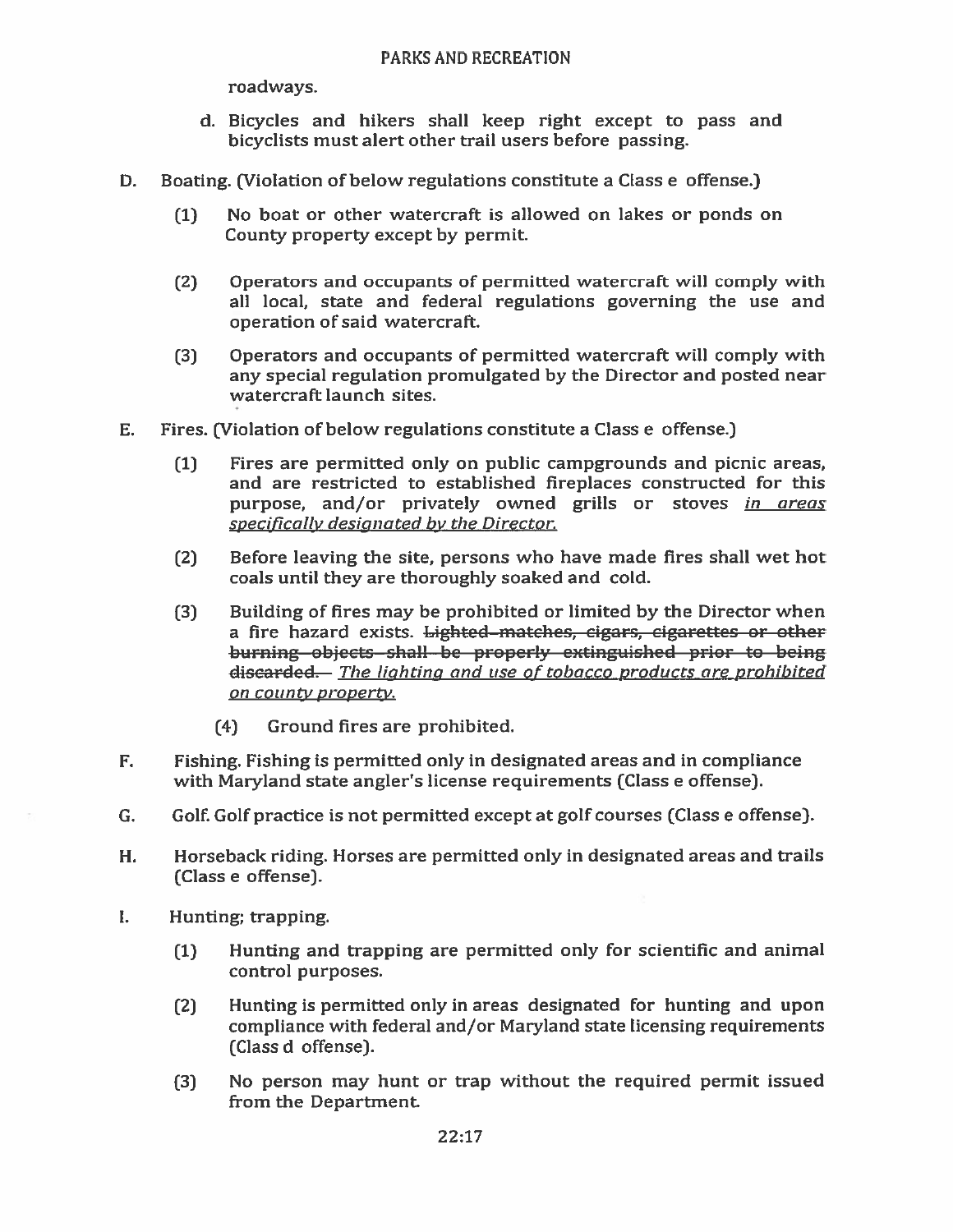- J. Picnicking. Picnicking may be prohibited in areas identified as inappropriate by the Director. Unrestricted picnic areas are operated on a first-come, first-served basis. (Class e offense).
- К. Roller-skating, in-line skating, skateboarding.

Roller-skating and skateboarding are permitted only in areas designated for such use and are prohibited in areas designated for basketball and tennis (Class e offense).

(1) Skateboarding is prohibited on all paved trails (Glass e offense).

- L. Swimming, water sports.
	- (1) Bathing and swimming are permitted only in places and at times designated by the Department of Parks and Recreation (Class e offense).
	- (2) Bathers must be properly clad in a bathing suit or appropriate swimming attire (Class e offense).
	- (3) Lifequards are not in attendance within county parks. Users assume their own risk.
- Winter sports. Ice-skating, sledding, skiing, and snowmobiling or M. tobogganing are permitted on park property only where authorized by posted notice and only in accordance with special regulations on the posted notice (Class e offense).
- N. Camping. Camping is authorized by permit only in designated areas and within specific periods as indicated on the permit (Class e offense).
- O. Motorized vehicle. Use of any unauthorized motorized vehicle on park property is prohibited. This includes but is not limited to ATVs, minibikes, motor scooters, and dirt bikes (Class a offense). [Amended 4-25-2007 by Ord. No. 07-18]

# § 22-21. Animal control provisions.

- A. All animals must be controlled in accordance with the Queen Anne's County Department of Parks and Recreation Rules and Regulations and abide by all provisions as set forth within the Queen Anne's County Animal Control Ordinance (Chapter 9 of the Code of Queen Anne's County).
- B. Pets are strictly prohibited from Romancoke Pier, and Matapeake Pier (Class e offense).
- C. Non-domesticated animals. Grazing of animals is not allowed on County parklands without special permission (Class e offense).
- D. Domesticated animals.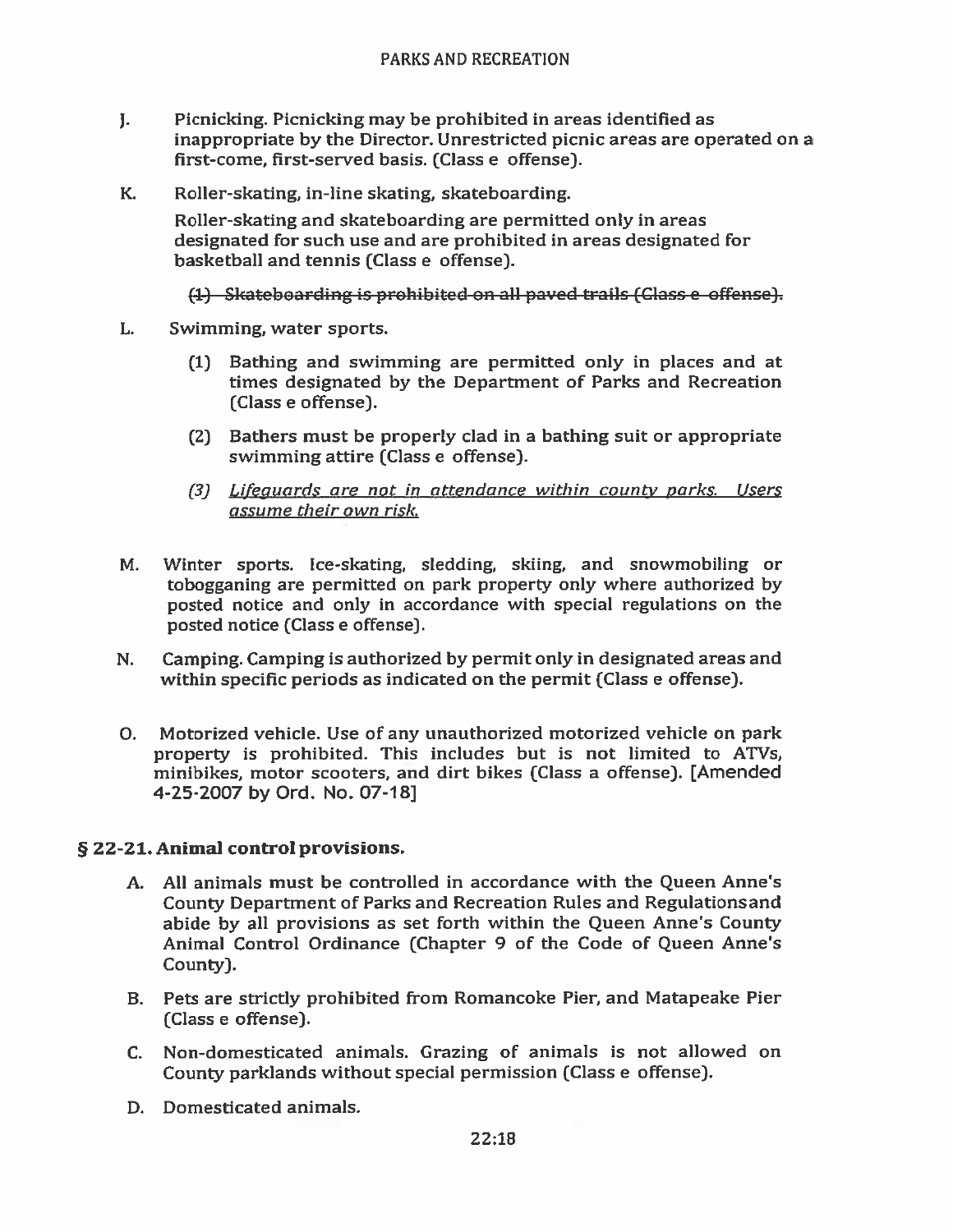- (1) All pets, except for Seeing Eye dogs, documented Service animals are prohibited from bathing, picnic or other areas that are specifically restricted and posted (Class e offense).
- (2) All animals must be controlled by a leash or other similar restraining device at all times (Class e offense).
- (3) The owner or custodian of an animal may not allow his or her animal or any animal under his or her care to defecate on public property. unless the owner or custodian of the animal immediately thereafter removes and disposes of any and all waste in a sanitary manner (Class e offense).
- (4) At no time may an animal injure, molest or intimidate another individual or animal, chase vehicles or bicycles (Class b offense).

# § 22-22. Regulation of traffic.

- Enforcement. Traffic and parking in County parks, specifically including the A. area-commonly known as the "4-H Park," Route 18, Third Election-District, Queen-Anne's County, Maryland, is under direction of the Department of Parks and Recreation. All posted signs and the instructions of park officials must be obeyed (Class e offense). [Amended 7-25-2006 by Ord. No. 06-14]
- Speed limit. No person shall operate any motorized vehicle in excess of 15 **B.** miles per hour unless the speed limit is otherwise posted or directed (Class e offense).
- $C_{\cdot}$ Permissible roadways. No person shall operate any motorized vehicle on park property other than a road or street on which public access is permitted (Class b offense).
- D. Large truck, buses. Trucks over one ton, buses and tractor trailers shall not be operated *or parked* on park property except by special permit (Class e offense).
- E. Parking regulations.
	- (1) No persons may stop, stand or park a motor vehicle on park property (Class e offense).
		- a. In front of a public driveway;
		- b. Within an intersection:
		- c. Within 20 feet of, or so as to obstruct, a crosswalk, or within 20 feet of an intersection;
		- d. On a bridge;
		- e. Any place an official sign prohibits, or regulates, stopping, standing, parking, or the manner of parking in general;
		- f. On the raveled portion of a roadway or public driveway;
		- g. On, or obstructing the entrance to, any bicycle path, hiker path brindle bridle path or access road;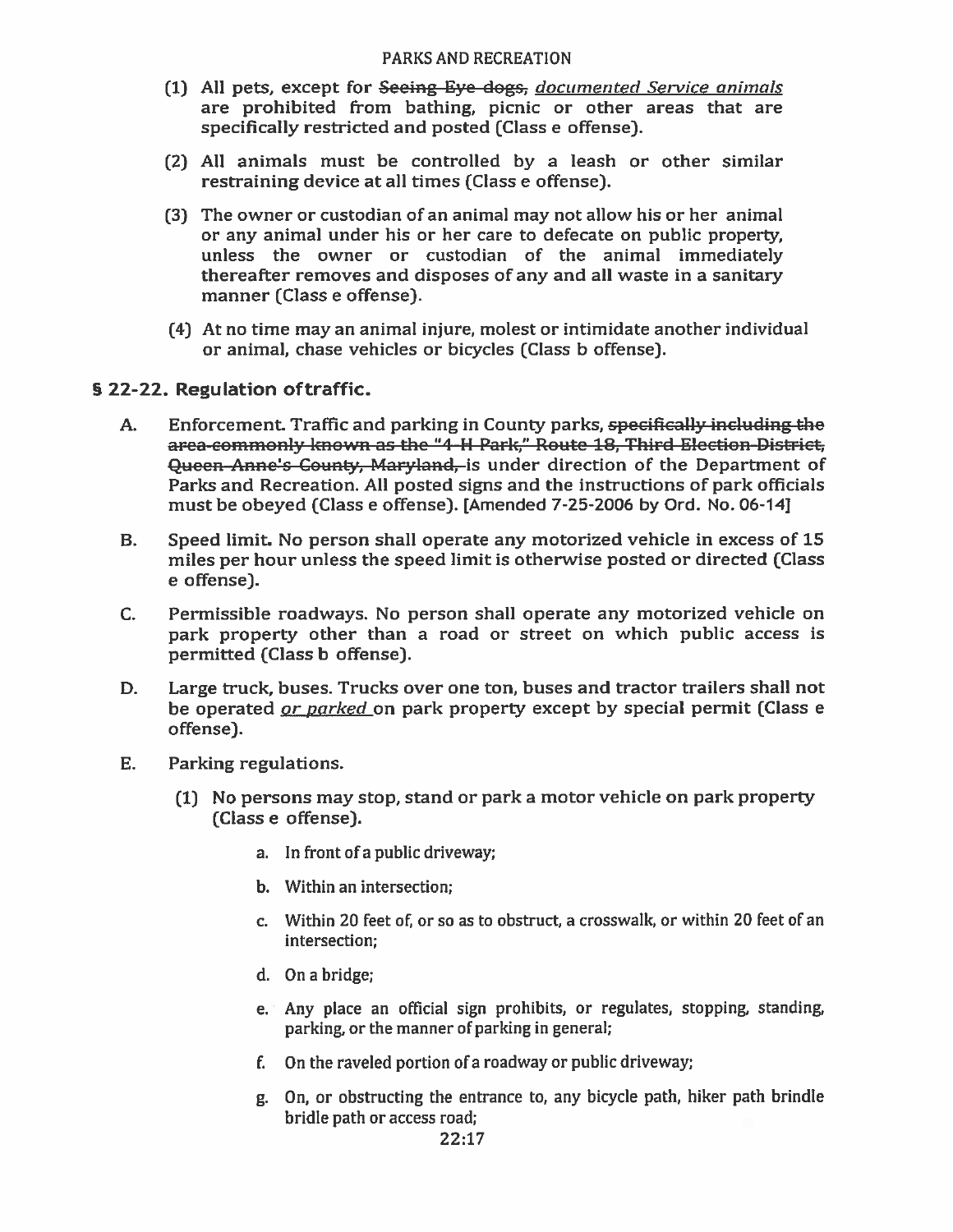- h. So as to obstruct another vehicle or traffic:
- i. So as to occupy more than one parking space or across painted parking lines:
- During those hours when park property is not open to the public; i.
- k. On any grass area unless specifically allowed or so as to injure any tree shrub, plant or vegetation;
- l. In a *designated* fire lane:
- m. In a designated loading area;
- n. On park property other than that designated for vehicular parking;
- o. Within 15 of a fire hydrant:
- p. Within 30' of the approach to any traffic control device located at the side of a roadway or at an intersection.
- (2) Any vehicle, which receives a permit to park adjacent to any roadway must be removed from the traveled portion of the roadway and parked in the direction of authorized traffic movement, with left wheels parallel to and within 36 inches of the right edge or boundary of the roadway (Class e offense).

# § 22-23. Fees.

Park users shall pay the fixed rental fees for permit or use as established by the Department.

- A. Rental fees or permit for use. All fixed charges or permit for use must be paid in full prior to use or event.
- B. Waiver of rental fees or permit for use. No fixed charges or permit for use may be waived without written directive from the Director and/or the County Commissioners.

# § 22-24. Enforcement.

- A. Enforcement authority. The provisions of this article shall be enforced by any Queen Anne's County employee designated by resolution of the County Commissioners. In addition, these provisions may be enforced by the Department of Natural Resources, Queen Anne's County Sheriff, Maryland State Police and any local law enforcement agencies or agencies designated by the County Commissioners. [Amended 10-11-2016 by Ord. No. 16-09]
- B. Interference with enforcement efforts. It shall be a violation of this article to interfere with the designee in the performance of the designee's duties.

# § 22-25. Civil infractions.

- A. In general. Violation of this article shall be a civil infraction.
- B. Fine; obligation to correct. [Amended 4-25-2007 by Ord. No.07-18]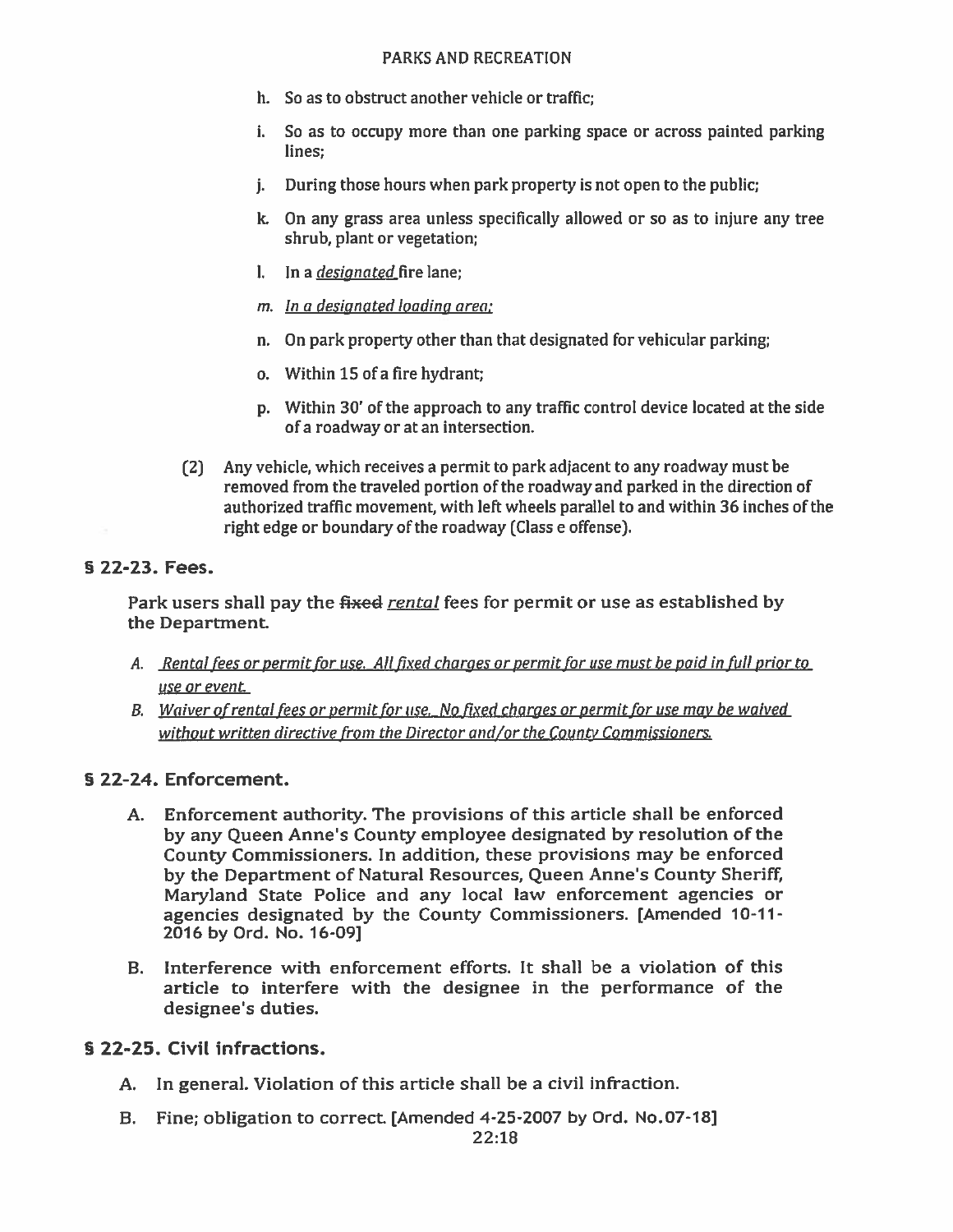- (1) Any person found in violation of any provision of this chapter shall be punishable by a fine not to exceed \$500. Any person convicted of a second or subsequent offense shall be punishable by a fine not to exceed \$1,000.
- (2) Each day during which a violation continues may be deemed a separate offense.
- Amount of fine. Unless another amount for a specific violation has been  $C_{\star}$ established by law or regulation, the pre-set civil fine shall be in the minimum amount shown below:

| <b>Class of Offense</b> | <b>Minimum Fine</b> | <b>Minimum Suspension</b> | <b>Maximum Suspension</b> |
|-------------------------|---------------------|---------------------------|---------------------------|
| a                       | \$500.00            | 1 year                    | Permanent                 |
| b                       | \$250.00            | 4 months                  | 1 year                    |
| c                       | \$100.004           | 1 month                   | 3 months                  |
| d                       | \$50.00             | 1 week                    | 1 month                   |
| е                       | \$50.00             | 1 day                     | 1 week                    |

Suspension from park facility. The Director has the authority to suspend in D. addition to fines. In addition to the fines, the Director may suspend park privileges as set forth above.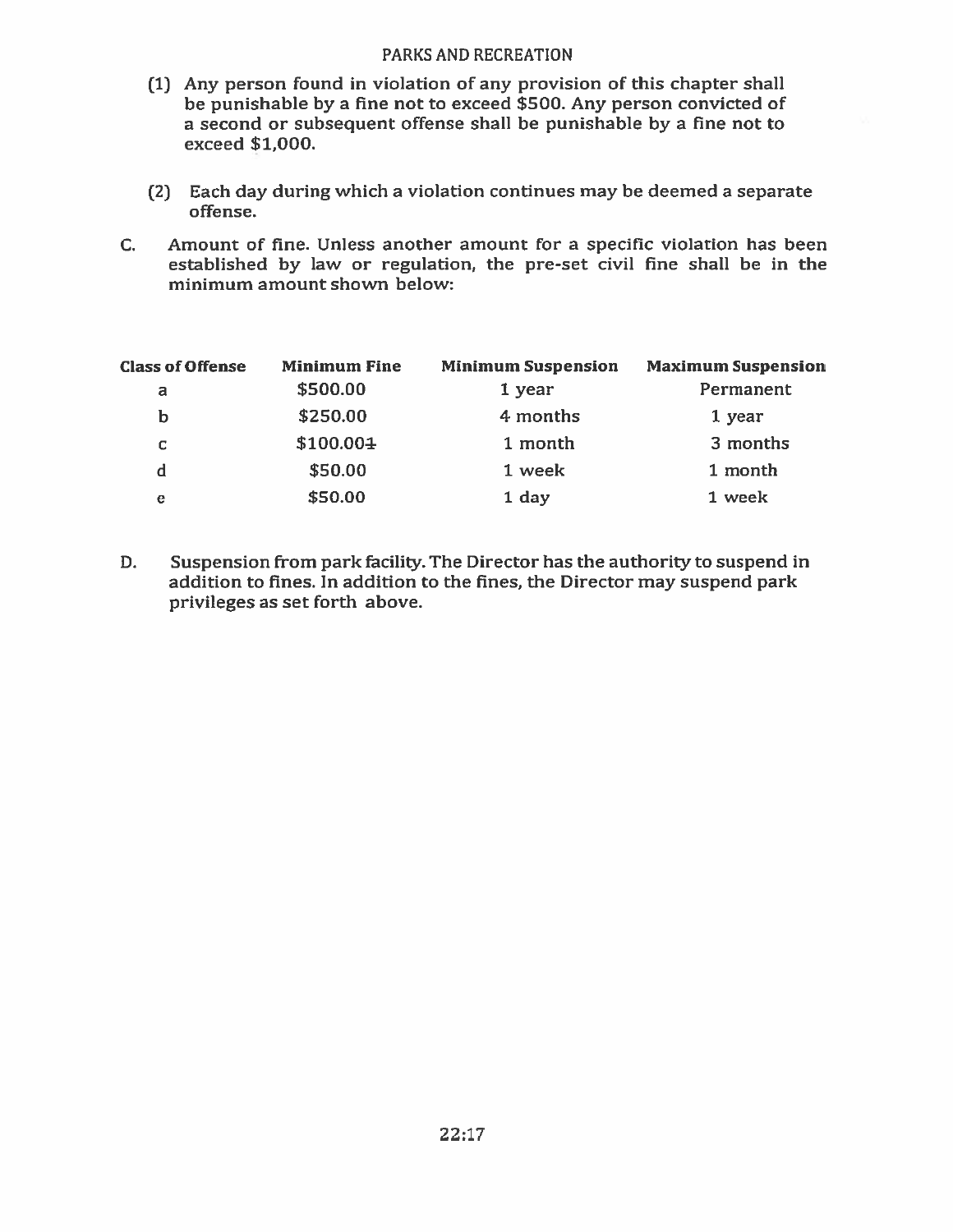# § 22-26. Restitution.

In addition to or in lieu of enforcing the provisions of this article, the Department of Parks and Recreation may seek and obtain restitution from any individual for costs incurred by the Department in restoring, repairing, replacing, removing encroachments or otherwise mitigating the loss of or damage to any natural resources or other parkland property destroved. defaced, damaged, altered or removed by the individual.

## § 22-27. Citations.

- Form. Citations shall be in the form designated and promulgated by Oueen  $A.$ Anne's County Department of Parks and Recreation and approved by the District Court of Maryland.
- $B<sub>r</sub>$ Payment of fine. Citations shall be payable within 20 calendar days of receipt of the citation. The preset fine will be the minimum amounts as set forth in § 22-25C.
- $C_{\cdot}$ Right to stand trial.
	- $(1)$ A person receiving a citation for civil infraction may elect to stand trial for the offense by notifying the Queen Anne's County Finance Department of the person's intention to stand trial.
	- The notice of intent to stand trial shall be given in writing within 10  $(2)$ calendar days of receipt of the citation.
	- On receipt of the notice of intent to stand trial, the County Finance  $(3)$ Department shall forward to the District Court of Queen Anne's County a copy of the citation and the notice of intent to stand trial.
	- The District Court shall schedule the case for trial and notify  $(4)$ the defendant of the trial date.

#### D. Fines remitted to County.

- All penalties, fines, and forfeitures collected by the District  $(1)$ Court for violations of this article shall be remitted to the Finance Office of Queen Anne's County.
- $(2)$ Fines shall be payable to Queen Anne's County Parks and Recreation Department or Finance Office.

# § 22-28. Failure to pay or stand trial.

- A. Notice. If a person who receives a citation for a violation fails to pay the fine by the date of payment set forth on the citation, and fails to file a notice of intention to stand trial, formal notice of the violation shall be sent to the person's last known address.
- B. Additional fine; failure to respond. A person who receives a citation may request adjudication of the case through District Court. The District Court shall schedule the case for trial and summon the defendant to appear.